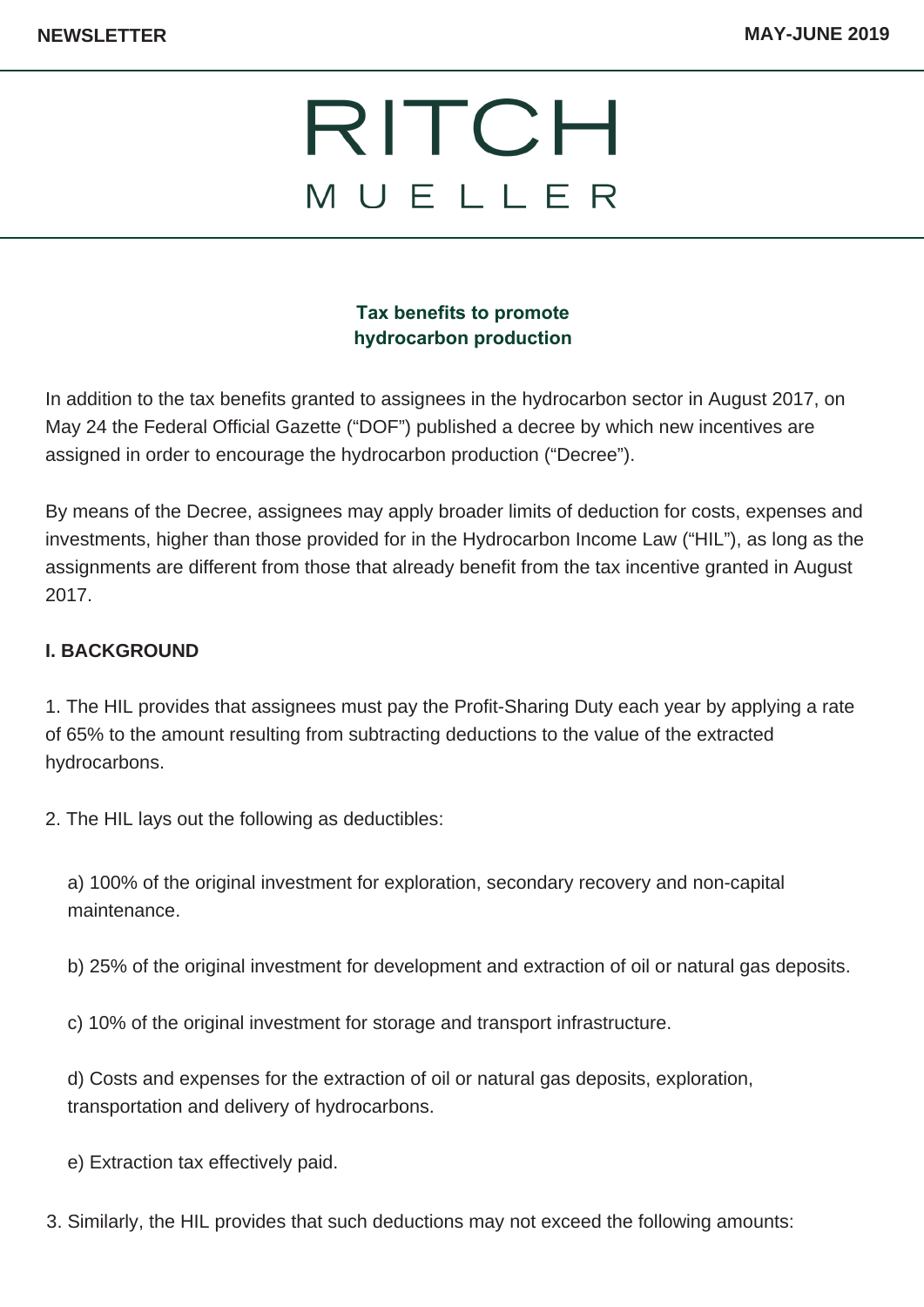# RITCH MUELLER

a) For hydrocarbons other than non-associated natural gas and condensates, extracted onshore, 12.500% of the annual value of hydrocarbons or USD\$8.30 per barrel of crude oil extracted during the period, whichever is higher.

b) For hydrocarbons other than non-associated natural gas and condensates extracted in shallow waters, 12.500% of the annual value of hydrocarbons or USD\$6.10 per barrel of crude oil extracted during the period, whichever is higher.

4. The second article of the decree by which the HIL was issued, provided for a transitional regime which set forth the application of rates other than those laid down by the HIL, both for the estimation of the Profit-Sharing Duty and for deductions in case of hydrocarbons different from non-associated natural gas and condensates, extracted onshore and shallow waters, as follows:

| <b>Fiscal</b><br>Year | Rate for the<br>estimation of the<br><b>Profit-Sharing Duty</b> |
|-----------------------|-----------------------------------------------------------------|
| 2015                  | 70.00%                                                          |
| 2016                  | 68.75%                                                          |
| 2017                  | 67.50%                                                          |
| 2018                  | 66.25%                                                          |

| <b>Fiscal</b><br>Year | Percentage<br>for the estimation<br>of deductions |
|-----------------------|---------------------------------------------------|
| 2015                  | 10.600%                                           |
| 2016                  | 11.075%                                           |
| 2017                  | 11.550%                                           |
| 2017                  | 12.025%                                           |

5. On August 18, 2017, a decree was published in the FOG in which an incentive was granted regarding the percentage for the deduction limit in the estimation of the Profit-Sharing Duty relative to costs, expenses and investments. Such incentive was applicable instead of the one provided by the HIL, as long as it did not exceed the following amounts: